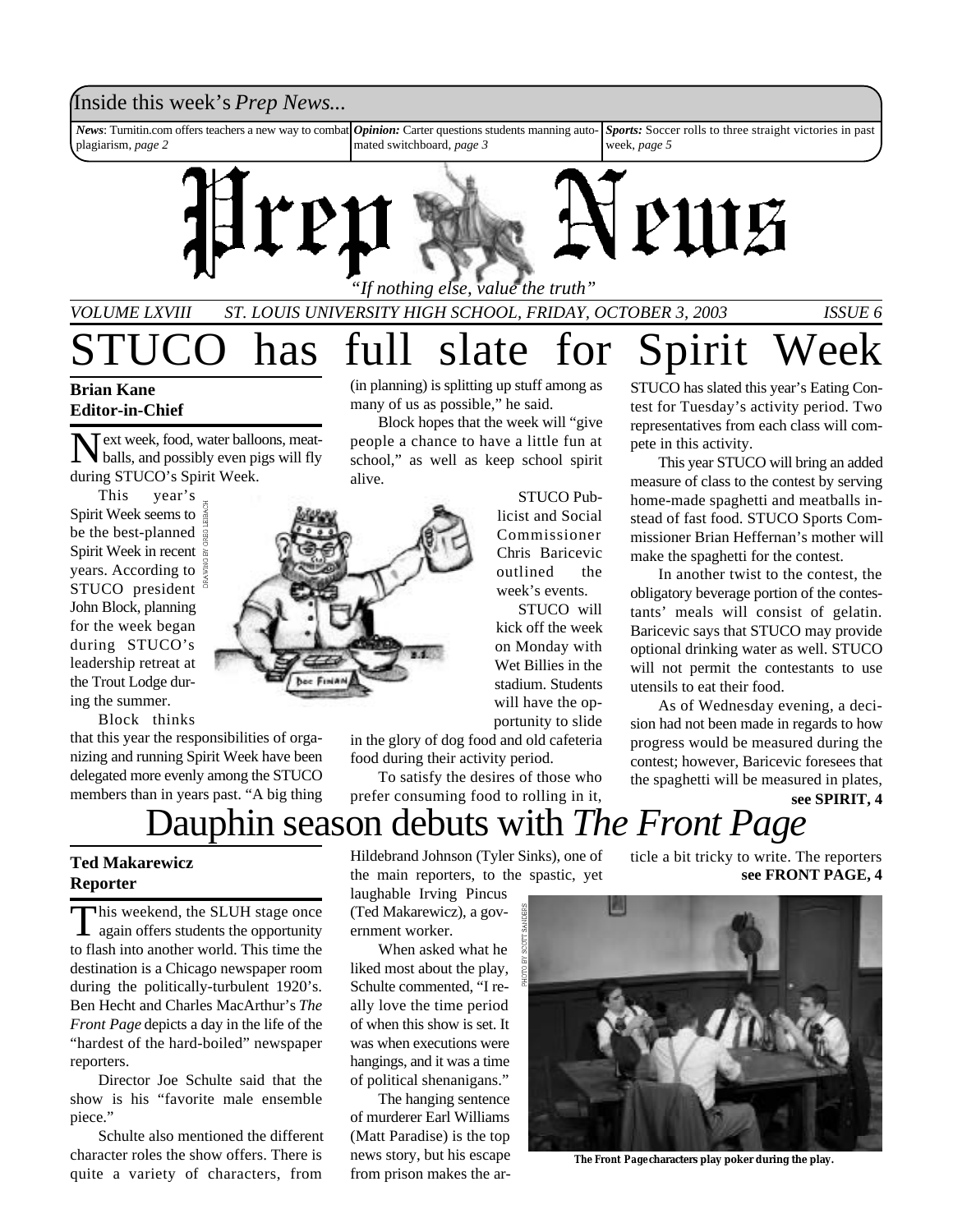# 2 **News** October 3, 2003 Students turn "it" in at turnitin.com

### **Sean Powers Reporter**

The times have changed. Students no<br>longer turn in English papers written<br>on typewriters. Today students in certain he times have changed. Students no longer turn in English papers written English classes are submitting their English papers and essays over the internet though www.turnitin.com. This is the first year that St. Louis U. High has used the website, and some students have already turned in one or two papers on the site.

The website's main objective is to check the submissions for any type of plagiarism and "to make sure the essays the students turn in are original," stated English department chair Bill George.

George continued, saying, "There have always been students that have wanted to plagiarize, and the internet makes it even more tempting."

When a paper is uploaded to the site, it is compared almost instantaneously with millions of other documents, stories, and even other submitted essays to check if the student has plagiarized. Once the paper has been checked, it is sent to the

## Coldren attends UNC class

### **Tom Fontana Core Staff**

O ver the summer, English teacher Pat ver the summer, English teacher Pat attend a course entitled "The Making of African American Identity: 1865-1915" that examined various aspects of African American literature, history, and art. The National Humanities Center sponsored the two and a half week course, which took place at Triangle Research Park, N.C.

The course was open to all history, English, and art teachers, but there were only 15 spots available. To compete for a spot, Coldren had to complete an application that included both an essay discussing why she thought she should be selected to attend the course and a recommendation letter, which was supplied by fellow English teacher Rich Moran.

teacher's online file and given a percentage of how much (if any) of the essay has been plagiarized. Along with the percentage, the text in question of plagiarism is highlighed.

Often the student's text shows up as copied, but, in reality, the copied text referenced is a quotation from the text in the essay. To check this, the teacher can pull the original text next to the submitted essay. Another disadvantage to the service is that once an essay is submitted, that paper becomes a work used to check for copying, so a resubmitted work with minor changes will have a high percentage of alleged copying. The teacher, however, can verify that the second submission is valid by simply looking at the authenticity of the first one, and "can actually use it to see how much the student revised," remarked George. The teacher can also control the level of depth or selectivity of the website's checking process.

Turnitin.com helps to solve plagiarism by comparing it to other works and giving a definite answer to the student's authenticity. Before, teachers had to get a

Three African American professors, one from each of the three disciplines, led the course. Dr. Colin Palmer of Princeton University taught history, Dr. Richard Powell of Duke University taught art, and Dr. Trudier Harris-Lopez of the University of North Carolina taught literature.

There was some diversity present among the participants. Of the 15 participants, two were African American, one was Hispanic, and twelve were white. Also, of the 15 participants, there were 11 literature teachers, two history teachers, and two art teachers.

Coldren said of the course, "The purpose was to give teachers of modern literature or history some background as to why certain things happen in African American cultures." Coldren commented that the professors were adamant that African American cultures be referred to

**see COULDREN, 9**

sense of the student's writing technique to tell if the work was genuine or not. "It's still too early to tell whether or not there is more plagiarism," added George.

There is a fee for use of the website. To set up SLUH's account, it costs SLUH \$250 this year, plus an additional sixty cents per student.

With SLUH registered on the website, "It is open to use by a teacher in any subject. So history and theology teachers could use it too," added George. This year is a trial for the program, and if it proves to be beneficial, more teachers may choose to use it.

A similar internet program, webassign.com, has been used by physics teacher Paul Baudendistel for the past four school years. Webassign is similar to turnitin.com because work is submitted to the teacher through the internet. However, the purpose of Webassign is to give juniors a set of physics problems and have them respond with the correct answer. Webassign does not proofread the students' work.

**see TURNITIN, 9**

## SLUH purchases defibrillators

### **Brian Fallon Assistant Editor**

 $\sum$  hat would you do if someone fell to  $\mathbf{\hat{V}}$  the floor in the hall around you? How would you help them? St. Louis U. High has purchased two Automatic External Defibrillators (AED) to address the problem of emergency assistance in its community.

School nurse and health instructor Scott Gilbert proposed puchasing an AED during his first year of employment at SLUH during the 2001-02 school year. Gilbert explained, "I was really lobbying for them right away...I kept bringing it up with the administration, and it turned a lot of heads, but no no one ever said 'let's go

**see DEFIBRILLATOR, 9**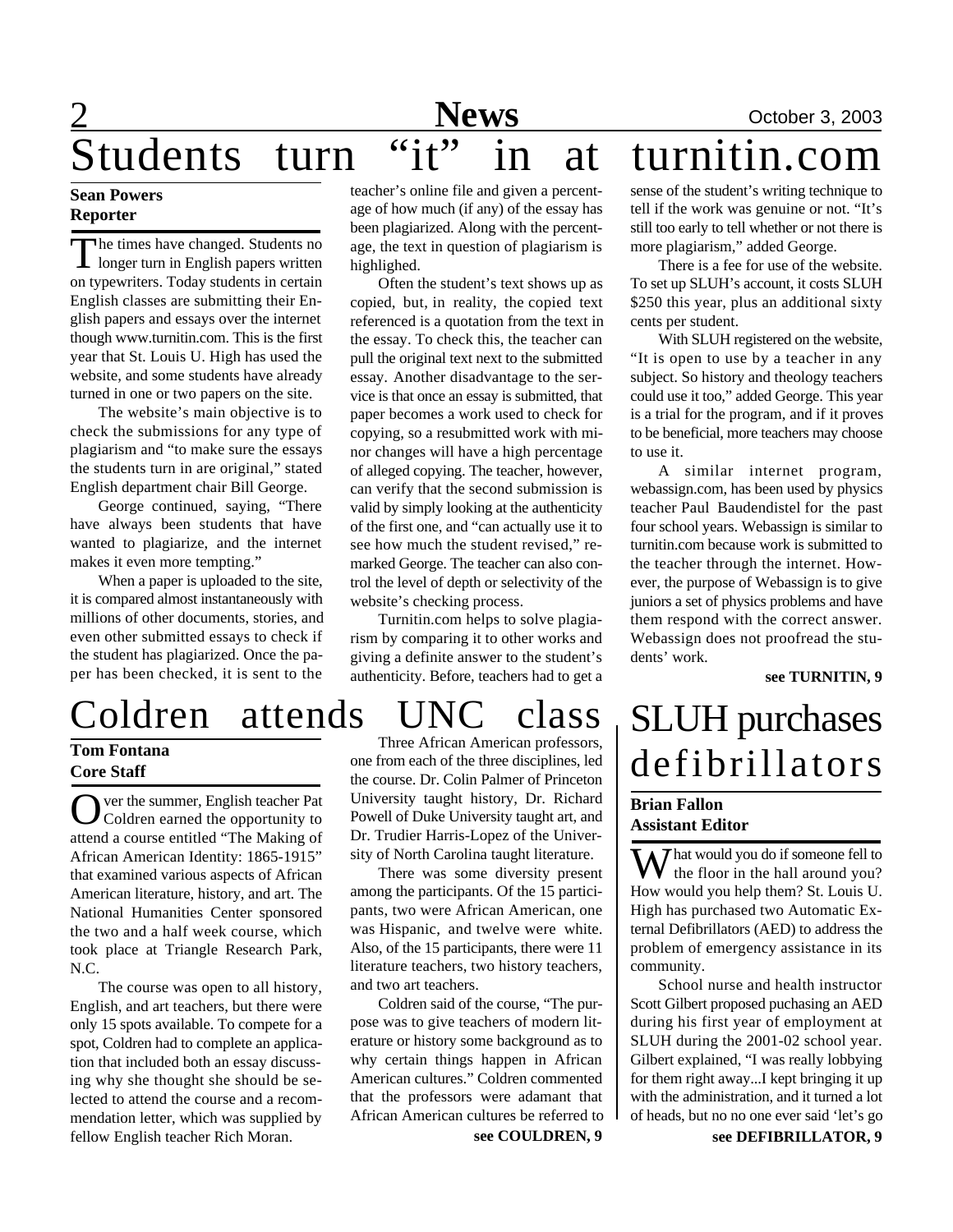# LETTERS TO THE EDITOR

## Carter questions switchboard procedure

### To the Editor:

I was stunned when my son informed me that the National Honor Society has asked its members to volunteer to man the switchboard. If the new automated switchboard system can't cut the mustard, please rehire Midge Mans, if only on a part-time basis. I'm aware of budget cuts and the steps that must be taken to balance the budget—my son does go to SLUH—but

it's not the role of the National Honor Society to volunteer time after school to man the phones. What's next, lay off a few groundskeepers and have the athletic teams do the work? When these young men volunteer, it should be for a worthy cause, for the greater good, not because a cost cutting measure didn't go as planned.

#### Derek Carter

## Garavaglia, Harrison examine inclusive language

To the Editor:

Last week's *Prep News* contained two letters concerning God and the English language which require a response, lest misinformation go uncorrected. In the first letter, Jon Leek accuses a previous writer of something that person never wrote. Michael Moramarco never suggested that God be referred to as "it." Thus, Mr. Leek's small-minded and rather contemptuous criticisms are unjustified.

Anthony Gerber, on the other hand, takes a more theological and kinder, but nonetheless wrongheaded, approach. There is no denying that the image of God as Father is essential to Christianity. This, however, is an expression of the relationship within the Trinity, not the limit of who God is. Jesus, whose knowledge in this area we think we can take for granted, used many images for God: vinegrower, sheperd, mother hen, woman who loses a coin, etc. None of these is definitive; all of them contain some idea of our relationship with God. As far as Adam and Eve are concerned, we find it curious that Gerber chooses to quote Genesis 2, in which woman is created subsequently to man. Genesis 1 (if precedent is to rule) contains the account in which God creates both man and woman simultaneously, in the divine image. Our goal should not be to strip God of gender, but to fulfill in our use of language the richness of scripture. This demands images which include both genders as the very image of God.

Rob Garavaglia Jeffery Harrison, S.J.



*Earlier this year, George Caputa, '05, proposed that he create a series of illustrations depicting his own views on SLUH happenings. While these cartoons will appear regularly, they do not necessarily reflect the opinions of the* Prep News *editors and staff.*

## Mueller urges students to listen

#### To the Editor:

I am writing to you and all readers about ignorance, which I think is a problem here at SLUH. I overheard an on-thespot debate about rap music and whether or not you went to hell for listening to it. One of the debaters' reasoning was that all rap music supports an immoral life, which can lead to hell. Others tried time and time again to tell him that not all rap music is like the kind he had heard. This constant repetition lasted for 15 minutes and was broken up only by the end of lunch period. The ignorance shown highlighted a point that is slowly becoming clear: our arrogance often leads to ignorance. We don't listen to what others say, and we don't think about what either they or we are saying. These symptoms popped up in an argument that was trivial and could have been easily solved. It appeared to me as a failure of communication between the members involved. That is why I am asking all SLUH students to at least try to listen to, not just hear, the speaker(s).

Listening involves thinking, and lack of the former magnifies itself as a lack of the latter. If it is our arrogance that prevents us from listening, we could and should put that aside. I think that if we take a classroom approach (questioning when we are lost or confused) to our disagreements, we may actually learn something. It does not matter if we agree with others. We can encourage others to think, and there may be new agreements. There may also be more disagreements, but I think there will be more agreements. We could even use this to find our place in the world and how it affects others. These are possibilities that I think could happen. If they do not happen as I hope, we could at least avoid another embarrassing argument like the one I watched.

Michael A. Mueller '05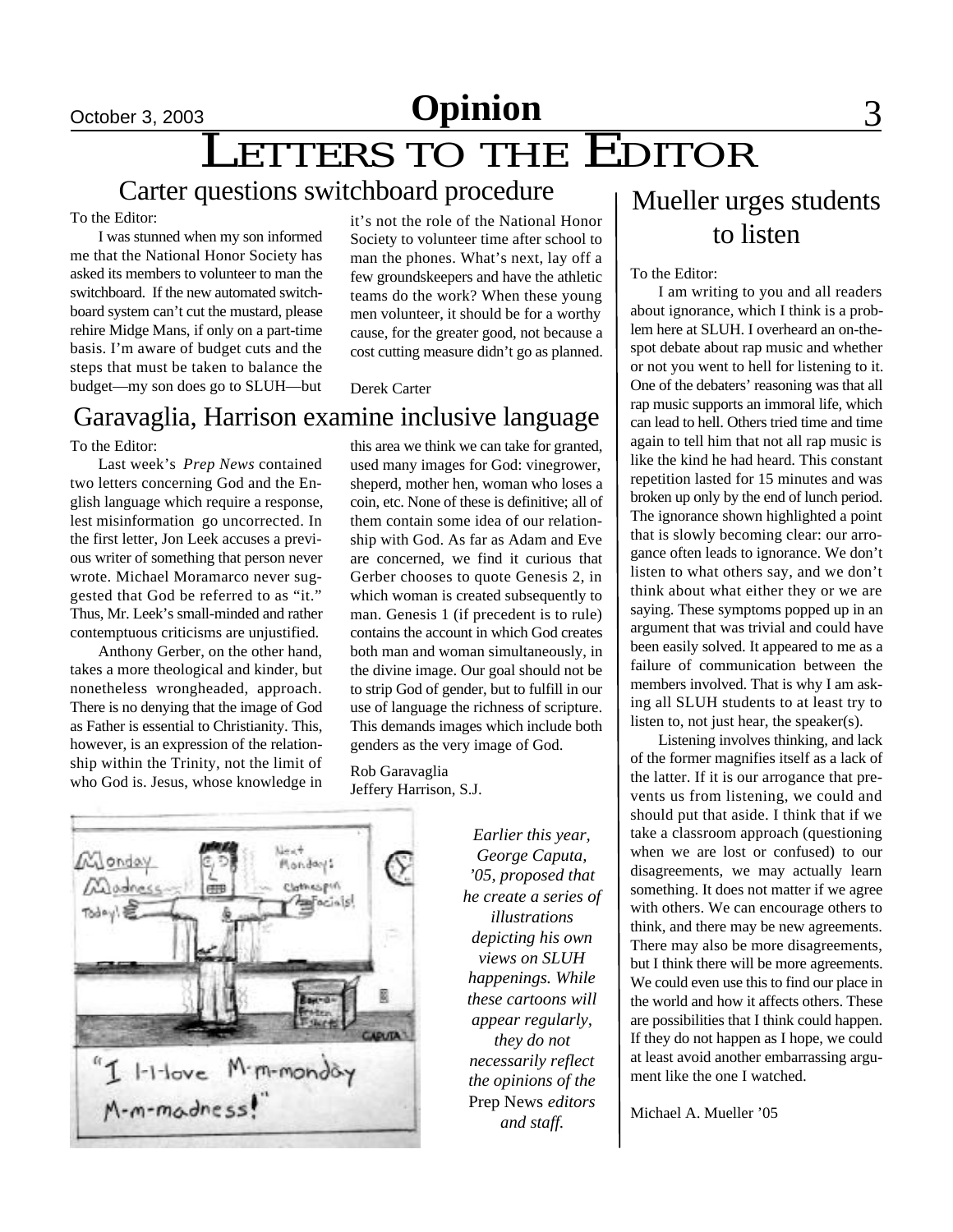goblets, or tubs. (from 1)

Baricevic commented on the difficulty of this year's Eating Contest by saying, "You don't go to the Super Bowl expecting a tennis match. This is the real deal."

Perhaps the most remarkable aspect of this year's Eating Contest will be former SLUH history teacher Tom Finan's return from Eating Contest retirement to defend his two-year reign as the Eating Contest champion.

STUCO Publicist Chris Baricevic speculated about Finan's return: "I hear Doc Finan has been moved to a mental institute because he has been determined unstable. There may be some stipulations for his transportation due to his (potential) harm to society, but we have signed a waiver in case he eats a freshman, and he will be there."

Students who lack the musical talents and/or instruments to be in a real band will get a shot at performing in Wednesday's Air Band Contest, which Baricevic thinks will "put *American Idol* to shame."

Each class will form its own air band and choose a song, then perform for three "celebrity judges." Assistant Principal for Student Affairs Eric Clark will judge style, Athletic Director Dick Wehner will judge accuracy, and physics teacher Kent Kershenski will judge overall performance.

Baricevic promises fabulous prizes for the winners of the contest. "Whoever wins gets the Air Trophy, Air Money, and a scholarship to the Air Guitar Institute," he said. The Air Guitar Institute did not exist for comment.

On Thursday, STUCO will host a water balloon launch and barbecue on the upper field. According to Baricevic, plans are still being finalized as to what the targets of the water balloons will be. Remaining possibilities are the St. Ignatius statue and student volunteers. Teachers will be unavailable as targets due to a faculty meeting.

Friday will begin with the return of the Belly Brigade during homeroom. The Friday activities will continue during activity period with Faculty Sumo-Wrestling. Faculty members will wear sumo suits and wrestle in front of the student body for its amusement. Baricevic reported that Wehner is currently refusing to wear a sumo suit for his match.

Each day of Spirit Week will also have a shirt theme. Monday will be No Undershirt Day, Tuesday will be Tight

## FRONT PAGE

#### (from 1)

attempt to play detective and find Williams to give their newspaper the breaking story. A prostitute, the mayor, the sheriff, and even the maid enter the picture and become entangled in the hilarious manhunt. This show certainly has a "Clue" aura about it, leaving us to wonder where Colonel Mustard is.

This three-act comedy runs on the idea that many times a reporter's morals are lost in order to write the "breaking article."

The technical aspects of the show offered a few challenges to the SLUH stage crew. Senior Sean Burk explained, "When somebody has to jump out of a window on the set, we have to keep that in mind when building it." Finding a desk big enough to fit a person inside and creating a water cooler from the time period also posed a few designing obShirt Day, Wednesday will be Hawaiiian Shirt Day, Thursday will be Jersey Day, and Friday will be a Blue and White Day. Students must still adhere to the standard dress code on these days.

Baricevic summed up the week, saying, "Each event is its own mountain. Each mountain makes up the mountain range that is Spirit Week."

stacles.

The cast of over 20 men and women has been having a blast with the show. Senior Peter Gosik says, "The *Prep News* got nothing on us (reporters)." Incidentally, Gosik plays the Mayor.

If you're looking for a good night of entertainment, you need go no farther than SLUH's campus. Tickets are \$5 presale and \$6 at the door. The shows are at 7:30 p.m. (seating starts at 7 p.m.) tonight, Saturday, and Sunday. This studio-style show allows you to be a part of the action, but seating is limited. Because of the seating arrangements, Saturday and Sunday's shows are already sold out.

*The Front Page* is a great show, and as a great man, Frank Sinatra, once said, "bet your bottom dollar you'll lose your blues in Chicago." Apparently Sinatra hasn't met these newspaper reporters.

## Northeast exterior door locked

### **Matt Hubbard Reporter**

 $S$  tarting last Tuesday, the alley door by<br>the switchboard was locked during  $\bigcap$  tarting last Tuesday, the alley door by the school day as part of a new policy to increase security. The door will now be open only from 6:50 a.m. to 8:30 a.m. Any students being dropped off by cars or those who take the bus will be able to get in through the doors during these hours.

After 8:30 a.m., the doors will be locked, and people or deliveries coming through the alley doors will have to ring a buzzer and speak with the switchboard attendant, who will be able to unlock the door electronically. Between 3 p.m. and 5 p.m., a student will attend the door instead of the switchboard attendant.

Locking the door strengthens security on the alley side of the building. Every other unlocked exterior door is either surrounded by campus property or within eyesight of a security guard.

Facilities Director Patrick Zarrick explained reasons for locking the alley door by the switchboard, "(The alley door) is the one unlocked, unguarded door on the exterior of the campus property, so we wanted to secure that entire alley area."

The door will not be locked from the inside. So, students will always have access to the outside. This new security adds another way to regulate who comes into the school.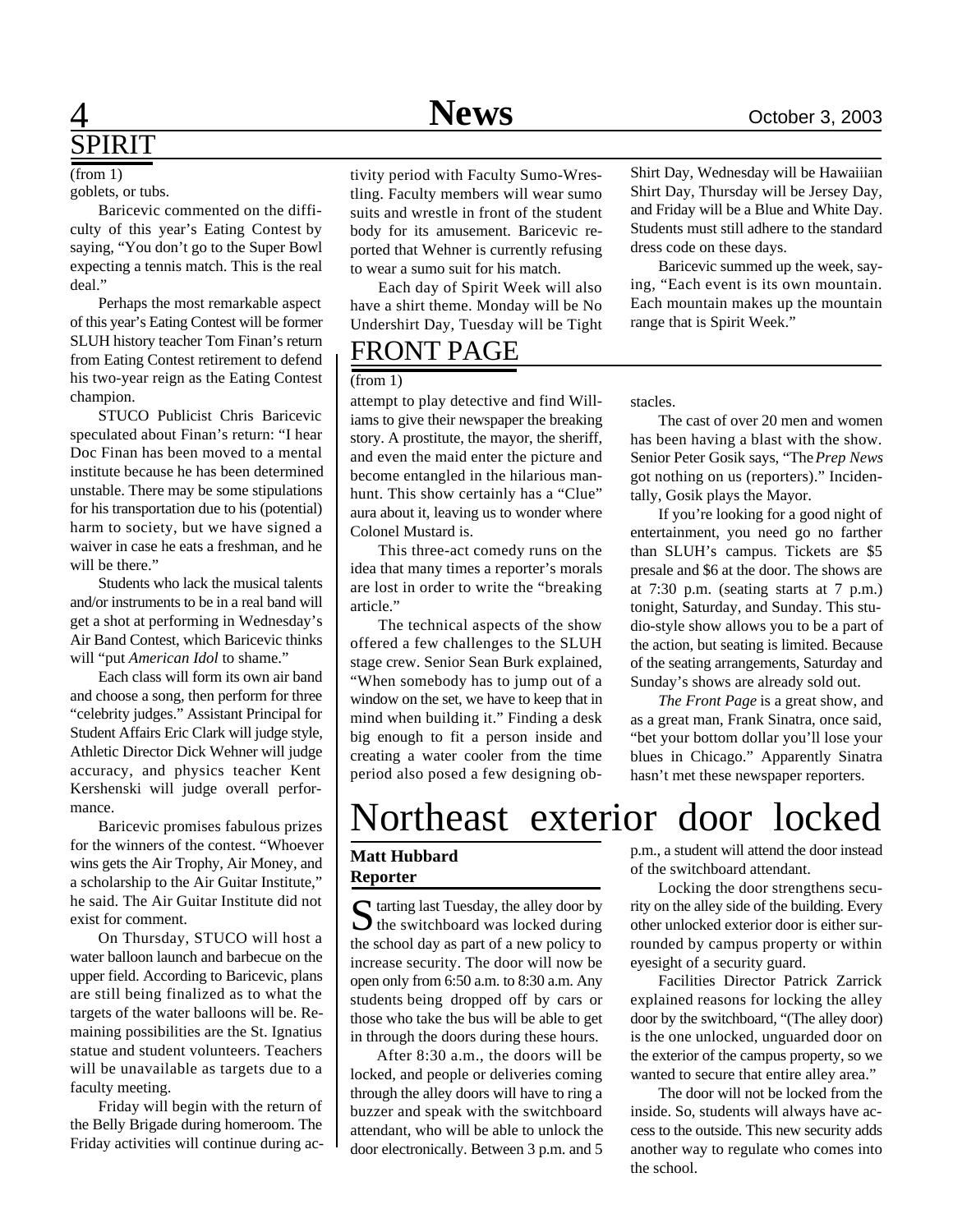### **Kyle Poelker Reporter**

The Soccerbills emerged from this past<br>week still unbeaten, notching a total he Soccerbills emerged from this past of three wins in dazzling and dominating fashion.

The Martelbills began the week with an afternoon away game against the Wildcats of Westminster Christian Academy. Though the Wildcats sounded fierce, their play hardly backed up their growl. Within the first fifteen minutes, Joe Germanese scored a breakaway goal to open the scoring.

Just minutes later, with coaches Charlie Martel and Charlie Clark screaming for another goal, Dave Mueller took a cross inside the box and slammed it home for goal number two.

The Jr. Bills cruised to five more goals over the course of the game and ended up with a solid 7-0 victory.

Summing up the game, Pat DeBrecht said, "The only two words that come to

### **Chris Arb Reporter**

The, Jr. Bills came into last<br>Sunday night's game fired up to get a he, Jr. Bills came into last win over a tough Gateway team. Both teams' defenses had

posted shutouts in their previous two games. The matchup was scheduled for last Friday, but was postponed until Sunday due to inclement weather.

Tough defense

and a blocked punt by Greg Eschelbach powered the U. High to three fourth quarter scores. The sophomore backfield, consisting of Chris Hoffmann and Stephen Simmons, led the scoring. The two young guns combined for three of the offense's four touchdowns as the Jr. Bills went on to beat Gateway 28-7.

The entire first half was back and

my mind about this game are 'complete domination."

To follow up this effort, the Jr. Bills trekked out to St. Charles for the third and hopefully final time this season to face a Duchesne team that, like St. Dominic, was ranked in the small schools poll. But this ranking again didn't faze the Jr. Bills, and after their drive, they remained poised to completely destroy their opponent.

In the opening minutes, Germanese slotted a shot past the Duschene goalkeeper to put the Jr. Bills up on top. Pat Miller followed Germanese's goal with another rocket from inside the box that sent the Jr. Bills up two, and like their last three games, they cruised to a 7-0 win.

Junior Tim Wier said, "I don't think there was any way we could have played better. We expected a lot from them but we didn't get it."

With three big victories in a row behind them, the Jr. Bills came into Wednesday's game against Rockwood Summit not knowing what to expect. But

for the Soccerbills, it didn't matter, despite the loss of star forward Dave Mueller, who went down on Monday with a knee injury that kept him out of Wednesday's game. The status of Mueller's injury is still unclear, as is how much time he will miss.

The Soccerbills trudged forth, and though the game was even at first, John Kornfeld bent it like Beckham over the goalie's head from 30 yards out to put the Jr. Bills on top, just 15 minutes in.

Then, with just five minutes remaining in the half, Miller scored a nice goal off of a cross from Germanese on the left side to put the Jr. Bills up 2-0 to go into halftime. Kornfeld added his final goal in the second half to put the Jr. Bills up by three.

A fluke penalty kick goal was the only goal given up by the Jr. Bills this week, and they hope to keep barrelling through the competition with their upcoming MCC matchup Saturday night versus Vianney.

# Footballbills run past Gateway, 28-7

forth, as neither team could take control of the game. The Jr. Bills struck first, however, after Dan Heard recovered a Gateway fumble around midfield. The offense took advantage, rolling off a 54-yard, in a 10 play scoring drive. Stephen Simmons

capped off a productive first quarter with a 3-yard touchdown run; Simmons ended up rushing for 150 yards on 32 carries.

As the opening half wound

down, it appeared that the Pigskinbills were going to take a 7-0 lead into the locker room. However, a spectacular drive by the Jaguars gave them their first and only score of the contest. A 15-yard pass to a diving Jaguar receiver put 6 points on the board for Gateway and gave them the momentum going into the second half.

Tim Beishir commented, "Coach

Kornfeld's speech at half really motivated us, and we came out with a lot of fire in the second half."

The Jr. Bills looked like a different team in the second half. The special teams came up with a huge blocked punt that sparked the offense. On the ensuing drive, quarterback junior Matt Behr sneaked into the end zone to make the score 14-7. Later in the fourth, fullback Chris Hoffmann punched it in from two yards out to add an insurance score, then later streaked 34 yards to put the Jr. Bills up 27-7. Tim Simon notched the extra point, and SLUH stomped Gateway Tech 28-7.

Said senior captain Jim Croghan, "The offensive line was all heart in the second half."

The line opened up a lot of holes for Simmons and Hoffmann to storm through. Junior Tim King stepped up big late when Ben Zaegel went down with a shoulder injury.

The team looks ready to face tough MCC rival tonight at Vianney at 7:00 p.m.

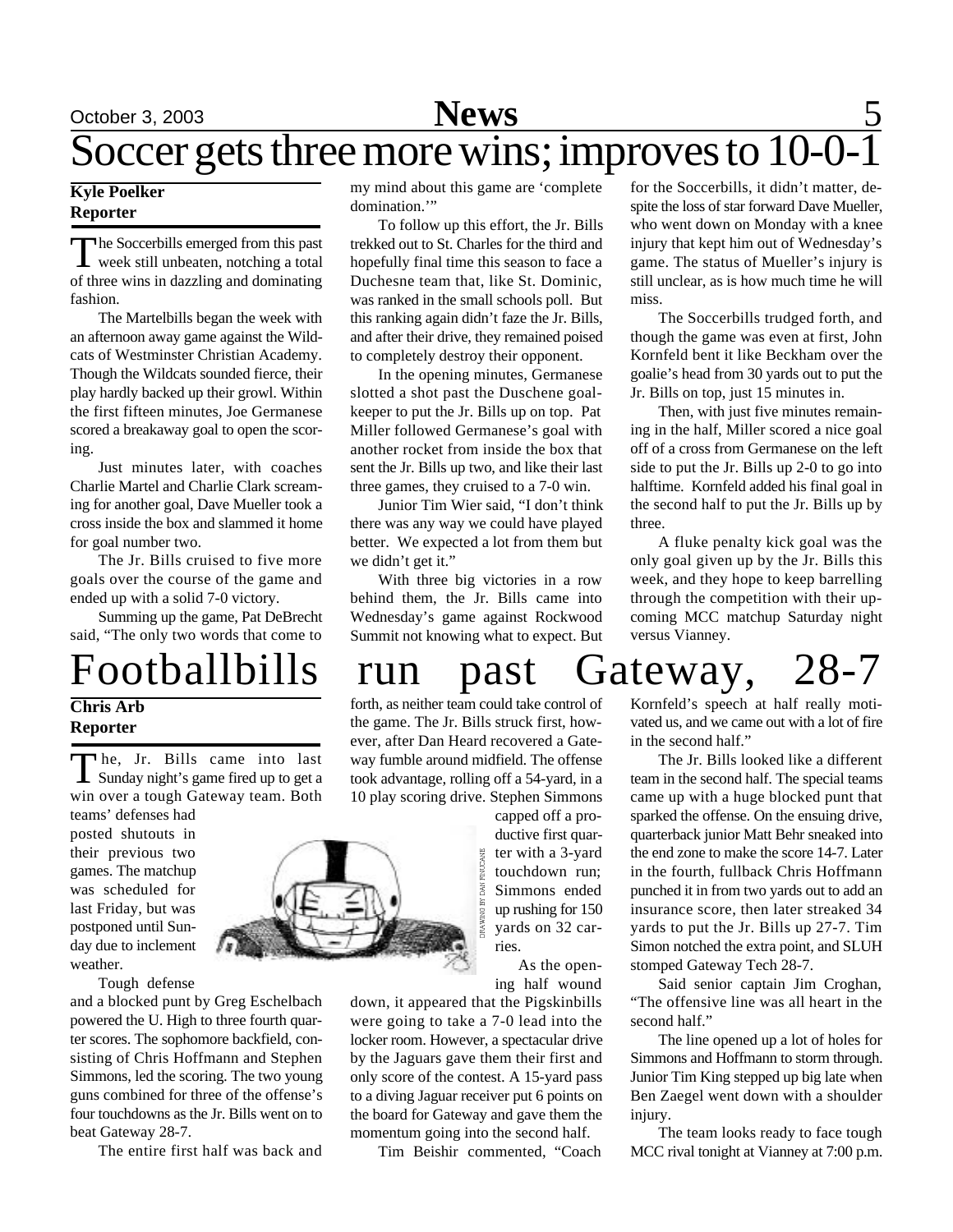## **6** October 3, 2003 Targetbills place 9th at Hancock Invitational

### **Henry Samson Reporter**

 $A$  wise man once said failure can be noted by the educational than victory. It wise man once said failure can be seems that sometimes struggle and defeat are necessary for the true understanding of a sport. The varsity Harrierbills experienced just that last Saturday. On a day that they had hoped to establish themselves as a powerful opponent to teams from all over the state, the XCbills finished a disappointing ninth place.

"We certainly didn't accomplish anywhere near what we had wanted to achieve," said head coach Jim Linhares

One of the fastest 4A varsity races of the year took place amidst a sea of runners and spectators. The varsity team, which welcomed back Andrew Linhares, looked for nothing less than a midseason peak day on Saturday. However, the challenging course at Jefferson Barracks kept that goal from happening.

Early in the race, Linhares, sopho-



**Junior Matt Dirnbeck leads a pack last Saturday.**

more Ben Murphy-Baum, and junior Charlie Samson were right where they wanted to be: in serious medal contention.

However, Murphy-Baum was the only team member who walked away with a medal on Saturday, finishing 24th with a solid time of 17:09. All by itself, 24th place does not seem so spectacular considering the history of SLUH, but when also considering that Murphy-Baum's time would have placed him 13th overall two years ago, his time is a testimony to how the level of competition in the sport has risen.

The remainder of the varsity team struggled in the competitive varsity race. Most were somewhat disappointed with their finishing times, but they are looking to the **See HERBIE, 7**

# Polobills shocked by loss to Lindbergh

### **Dave Marek Reporter**

It was an upset in every sense of the<br>word. No one at the well-attended t was an upset in every sense of the home game last Friday expected the colossal St. Louis U. High School water polo team to be dealt their second loss by the Lindbergh Flyers. Thus, the 11-10 loss to Lindbergh was all the more tragic, as the Polobills' record dropped to 8-2.

From the start of the first quarter, it was obvious that SLUH was not playing up to their ability. In the first few minutes of the game, the Polobills' defense let Lindbergh lob in three goals from the perimeter of their offense. These deceivingly simple-looking shots are a goalie's nightmare and could have been prevented with more defensive pressure from the Polobills. SLUH's initial lackluster defense was recognized by the entire team. "Defense isn't 'Let the guy shoot the ball and hope that he misses,'" said head coach Paul Baudendistel. "Defense is preventing shots."

Despite the slow start, the Polobills

regained their composure and got back in the game. SLUH's offensive resurgence was in part due to the communication between Paul Guest and junior Tim Heafner. Guest connected with Heafner two consecutive times for nearly identical far side goals. The Baudbills' offense controlled the latter half of the first quarter but often couldn't make their efforts count. The Polobills blundered two open shots in front of the goal. By the end of the first quarter, Nick Konczak had tied the game 3-3.

The Polobills' defensive troubles and missed opportunities continued in the second quarter, as Lindbergh took a two-goal lead early in the quarter. Andy Withington brought the Polobills within one goal of the Flyers with a powerful shot that whizzed past the goalie. Other offensive efforts by the Baudenbills were stifled. Throughout the quarter the squad's man-advantage offense was unable to convert on the many penalties that were called on the Lindbergh team.

Undoubtedly motivated by a lively peptalk by coach Baudendistel, the Polobills plunged into the third quarter and wrangled the control over the pace of the game from Lindbergh. The Polobills scored as many goals in this quarter as they did in the other three quarters combined.

The new life of the Polobills was led by Heafner, who scored four of his six goals in the third quarter. Heafner opened the half with a goal that mimicked the Lindbergh lobs that had given Lindbergh their early 3-0 lead. Momentum clearly turned in favor of SLUH after senior Brad Witbrodt provided Heafner with a perfect cross-goal pass for an easy SLUH goal.

The third quarter also marked a resurgence of the Baudenbills' notorious set offense and blistering counter-attacks. Captain Colin Tyrrell demonstrated why the team's 2-meters are feared throughout the league as he manhandled helpless a Lindbergh defenseman who could only watch as Tyrrell pounded the ball into the corner of the Lindbergh net. SLUH ended the third quarter with a 9-7 lead and seemed poised to pull a comeback win.

But the fourth period proved to be a heartbreaker for everyone who was root **See UPSET, 7**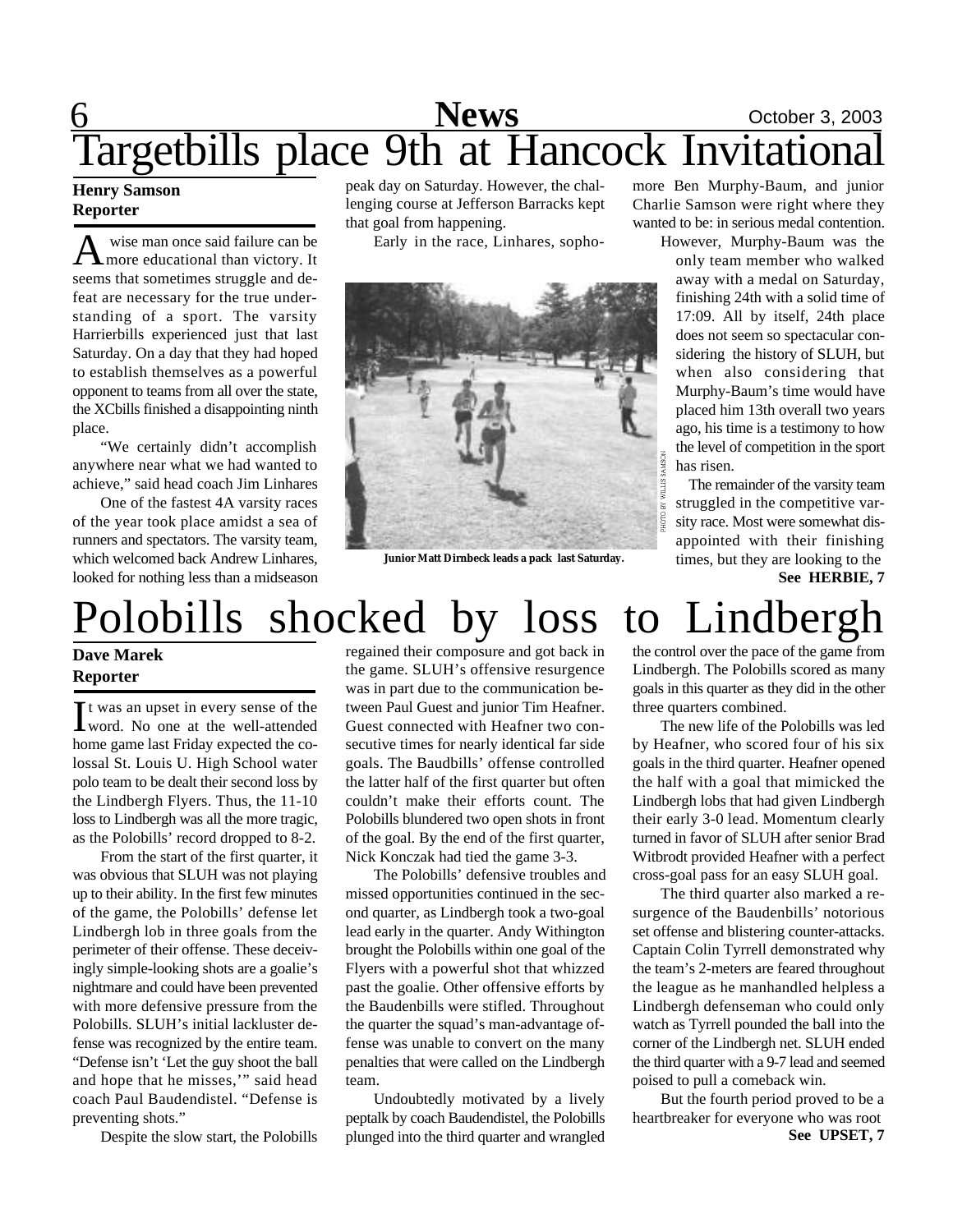# *PN* **NIGHTBEAT**

## ICEBILLS OPEN PRE-SEASON WITH A TIE TO LAFAYETTE

In the year's first pre-season tournament, SLUH's varsity hockey opened the year with a 4-4 tie against Lafayette. The team was down 4-1 going into the third period, and the Jr. Bills came from behind, scoring three goals.

## WATER POLO TOPS JOHN BURROUGHS, 9-7

The water polo team defeated John Burroughs last night, 9-7. The Speedobills were led by junior Tim Heafner, who scored all four of his goals in the second half. Heafner's effort allowed the Jr. Bills to pull away for the win after a close two quarters.

## October 3, 2003 **News** 7

## HERBIE

### (from 6)

Jesuit Invitational tomorrow as a whole new race, one that could possibly hold the fastest race of the season yet for some of the varsity athletes.

Although witnessing the plight of the team after its first race, the JV Lightningbills towed the line, eager to secure their spot as the top JV team in the area, if not the entire state. A group of about 70 Jr. Billikens raced JV that day, and many parents and fans from other teams were caught gawking, wide-eyed at the sheer numbers of this team.

"We just about had a small army," said junior Kevin Turkcan. "And even better, we were all equipped with halfinch spikes as weapons!"

Linhares was once again happy to see "line after line of blue," following each other, especially in the front of the race.

The JV team won by probably the slimmest margin possible this year, defeating state superpower West Plains by seven points and cementing their claim of depth. Solid performances from Matt Dirnbeck (fourth place), Mike Jonagan

# *Picture of the Week*



**While St. Ignatius (not pictured) plays a mean first base, Tom Lampe pitches a nasty curveball to Matt Huhmann during lunch on Thursday. Huhmann missed.**

(fifth place), Joe Marincel (eighth place), Drew Kaiser (ninth place), and Andy Bonner (15th place) enabled SLUH to take the team title.

A very sincere thanks from all the members of the SLUH XC family goes out to all the teachers, students, Blue Crew, and Jesuits who came to watch the meet.

Tomorrow, the team will be running in the 4th Annual Midwest Jesuit Invitational at Chaminade. SLUH runners will be hosting runners from Regis Jesuit in Denver and Marquette in Wisconsin. Promising to be a very fun day of racing, the race will culminate in a the Mass and banquet for all runners afterwards at DeSmet. The varsity race begins the day at 2:30 p.m. Directions to Chaminade can be found at www.sluh.org/xc/xc.htm under the schedule icon.

## UPSET

#### (from 6)

ing for the Baudenbills' come-from-behind win. The Polobills valiantly struggled on defense.

The scoring leaders of the game were Nick Konczak, who had a hat trick, and Nick Berndsen and Heafner, who each scored two goals. Even more impressive was the fact that all but three field players scored in the Marquette game, a feat seldom accomplished by a water polo team as big as the Polobills.

The next week promises to be another exciting week as the Polobills take on Oakville at Melville at 5:00 p.m. on Tuesday and their arch-rivals, MICDS at 5:00 p.m. on Wednesday at MICDS. All students are encouraged to come and cheer on the Baudenbills to victory.

*Quote o' the* n**on/** e<sup>fee</sup>k *I do not feel obliged to believe that the same God who has endowed us with sense, reason, and intellect has intended us to forego their use. -Galileo Galilei*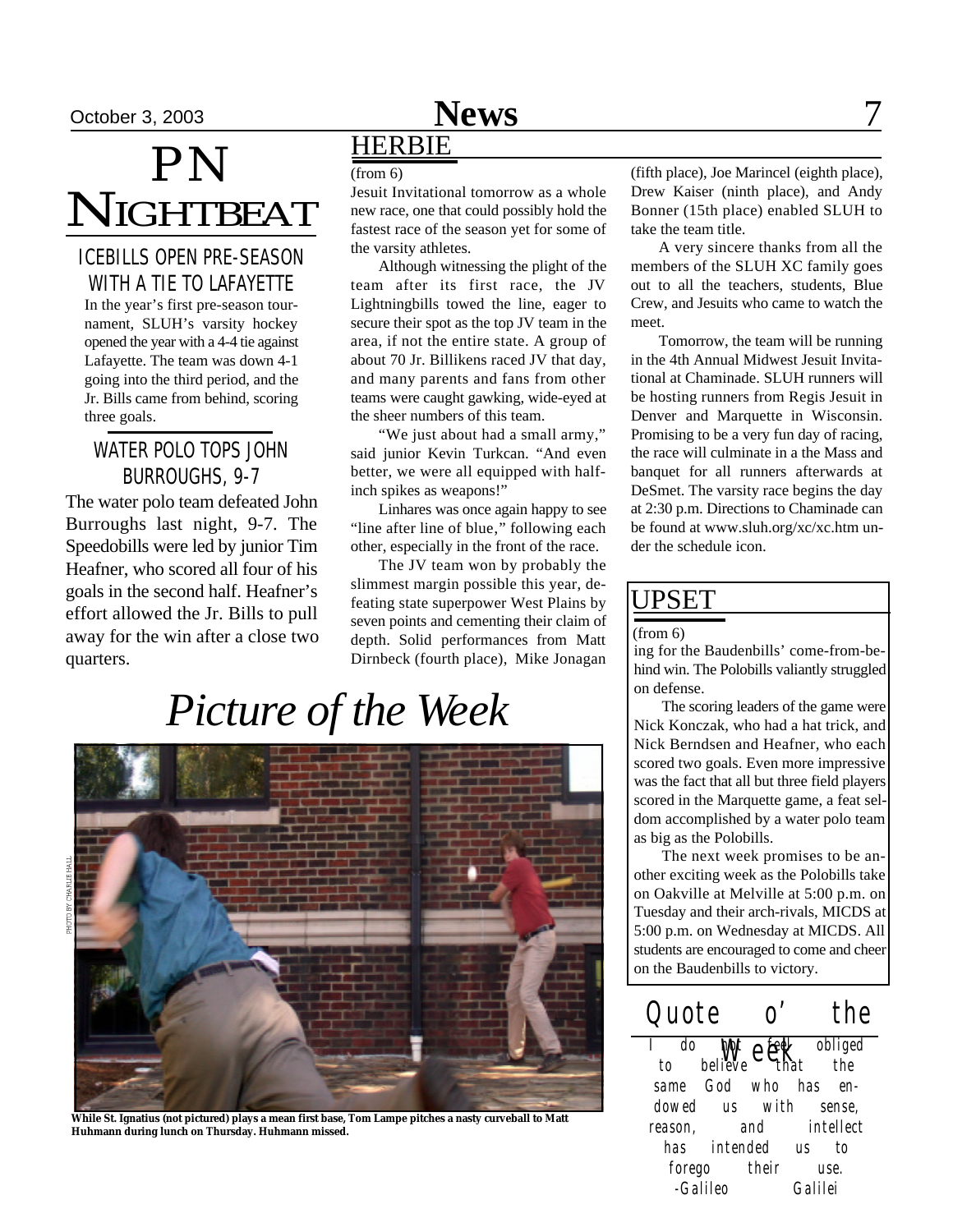## 8 **News** October 3, 2003 Woodworth paintings added to SLUH catalog

### **Timo Kim Reporter**

From the sculpture of St. Ignatius near<br>Alumni Park to antique cabinets in<br>the third floor offices, many forms of art rom the sculpture of St. Ignatius near Alumni Park to antique cabinets in can be found throughout St. Louis U. High. Though SLUH has had the art for several years, the administration recently began cataloging and registering it into a comprehensive index.

About seven months ago, Consultant Robert Bannister started his catalog of art in SLUH.

"To be honest with you, (the number of paintings) changes every day," stated Bannister.

So far, he has counted a total of 34 pieces of antique furniture, mementos, and pictures that belonged to George and Anna Backer. Etchings, sculpture, and paintings account for another 256 items. Architectural art, such as the sculptures of Jesuits in the North American Martyrs' Chapel, contributes another 25 items.

 Art is scattered throughout SLUH; both the art wing and the library hold sizable collections. Among many other paintings in the art wing, four oil paintings painted by former ASC teacher John Woodworth will eventually hang in the corridor between the art gallery and English office. Donated by Woodworth last spring, the paintings were originally part of an exhibit of his artwork that was held in the art gallery last November.

Woodworth "felt he wanted to give something back to the school," said art teacher John Mueller. "He's always been close to the art department."

The four works are actually one painting that can be viewed as four separate parts. However, when it is mounted on the wall, the painting will be split into two halves that will hang on either side of the door between the art wing and main building.

Besides Woodworth's painting, SLUH also showcases student art from years past. For the past eight years, the art department has chosen one exceptional piece of student work each year and offered the student the option of selling the piece to the school. If the student accepts,

the art is exhibited in the art gallery. However, this year the art department has had to use the gallery as a classroom, so the artwork is not on display right now.

Contributed by Tim Drone, '68, the library's collection of art includes not only standard paintings and sculptures, but also artifacts from ancient civilizations. The library collection also comprises works by Missouri artists such as Thomas Hart Benton and Fred Conway. Benton's work consists of three original ink drawings that hang above the online catalog, while Conway's work is mounted next to the American flag. In the microfilm room, the library displays several paintings by non-Missourian African-American artists.

In addition, cultural artifacts from China, Africa, and South America are displayed in glass showcases around the library. Organized by civilization, the artifacts consist of masks, figurines, weapons, armor, and pottery. The collection also includes religious art from Europe and Russia.

## Lewis and Clark exhibition in library **see WOODWORTH, 10**

## **Kevin McCarthy Reporter**

This year, St. Louis U. High library<br>will be featuring a year-long exhibit This year, St. Louis U. High library of the Lewis and Clark Expedition. The idea originated in a faculty meeting last May, when Principal Mary Schenkenberg proposed two options for a library exhibit: the 1904 World's Fair and the Lewis and Clark expedition. The faculty voted, and the Lewis and Clark expedition was chosen. The general consensus was that more information would be available on the expedition.

As of right now, the majority of the exhibit's artifacts are the property of Jeff Harrison, S.J. In the summer of 2002, Harrison drove to a meeting in California along the route of the Lewis and Clark trail. He collected materials along the way to use in his classroom, and he offered to

lend the items to the exhibit this year.

The exhibit, said Harrison, "will follow the journey as it was;" it will be

revealed piece by piece, in the chronological order of the original voyage. Harrison hopes the exhibit will "educate and enlighten" the school as well as bring to the surface "some of the voices that are his toric a lly underrepresented,

such as the black slave York and Indian guide Sacagawea."

The SLUH library is also excited about the event. Although Harrison is the main contributor right now, librarian Libby Moore said, "I'm hoping that other teachers and classes have things to exhibit in the display. Our main goal is to get as



**Exhibit of Lewis and Clark's expedition.**

many people involved as possible." Moore is also hoping that "teachers will incorporate the exhibit into their classes."

As the originator of the idea, Schenkenberg, hopes that the exhibit will be a "yearlong expe-

rience of celebration (of the Lewis and Clark anniversary), a community learning experience." She hopes that it "will bring departments together, as well as students and teachers."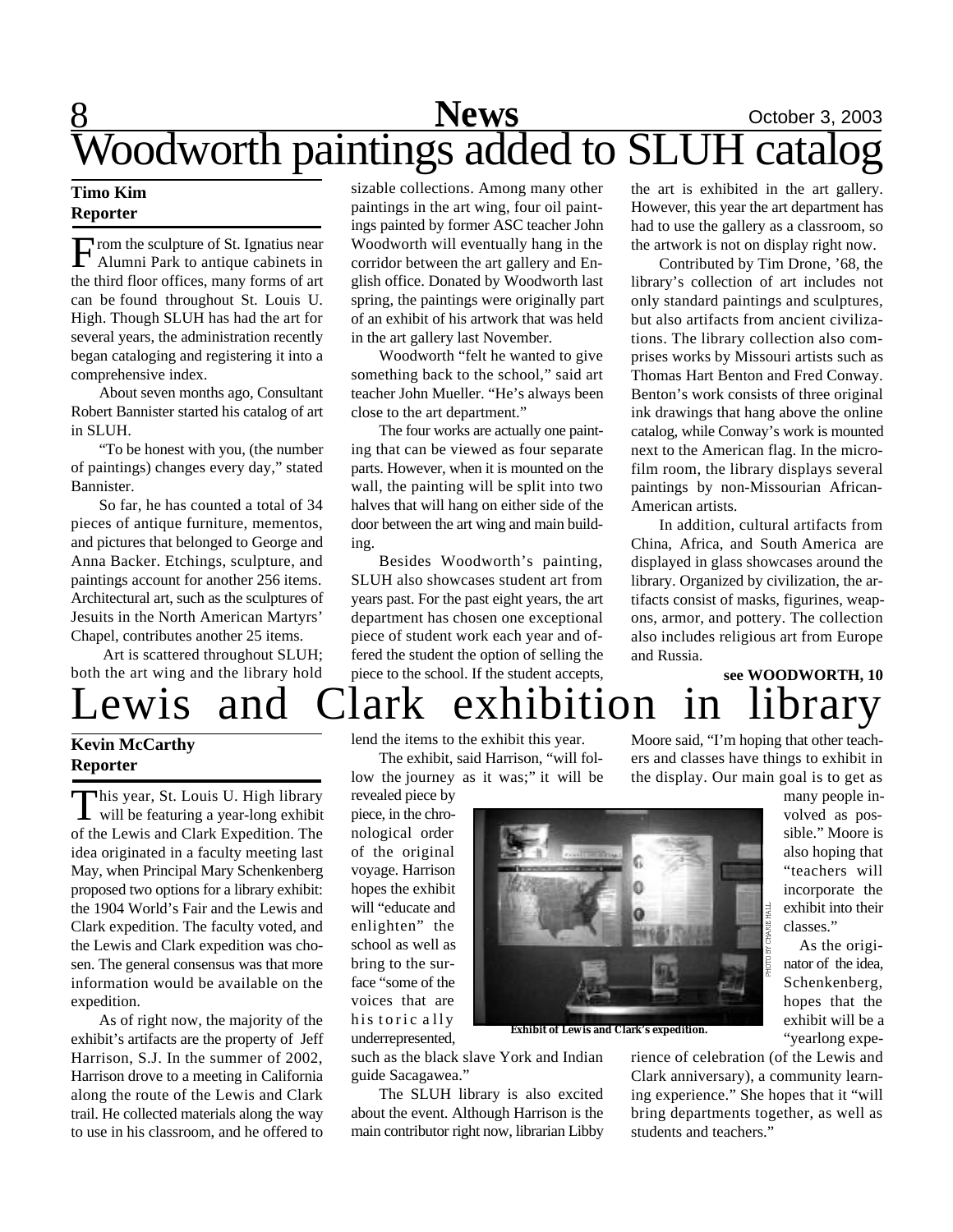## COLDREN

#### (from 2)

in the plural because, "There isn't a singular African-American culture."

As part of the curriculum, Coldren read nine books relating to African-American cultures, including *The Autobiography of an Ex-colored Man*, *Up from Slavery*, *The Souls of Black Folk*, *Black Aristocracy*, and *A Woman's Voice*, all of which were written before 1915.

The participants also examined historical texts, such as the United States Supreme Court decision in the case of *Plessy v. Ferguson*.

In addition to documents of the literary and historical realms, the participants analyzed various slides of African-American art from the period.

Regarding the art, Coldren said, "It was fascinating. (We viewed) 'The Banjo Lesson' (and) learned that there were subtle ways that black artists portray values in their work. For example, in 'The Banjo Lesson' one of the things that happens is that the notion that blacks are automatically musical is diminished because we have a grandfather teaching his grandchild how to play the banjo. So there are a lot of subtle things depicted through the art that tell the story of the black person of the time."

Coldren anticipated that this course would help enrich the Twentieth Century African-American Voices course that she has taught for the last three years. She said, "It gave me a lot of background for the stories that we're doing to understand the development of African-American literature."

Like the course she attended, Coldren's Twentieth Century African-American Voices class deals with both the literary and historical aspects of African-American cultures. She explained, "For example, in class this year on August 28, we did Dr. Martin Luther King's 'I Have a Dream' speech because that was the fortieth anniversary."

Coldren said, "It was terrific to interact with my peers. They were terrific people from all over the country. The professors were incredible… knowledgeable and terrific teachers that were all very well published."

## October 3, 2003 **News** 9 DEFIBRILLATOR

ahead and do it." (from 2)

The proposal became more realistic to administrators when Assistant to the Assistant Principal for Student Welfare Marla Maurer suffered an anxiety attack in the main office. Maurer commented on the new AEDs, saying, "I could have died, I guess, if it was my heart. But I guess having (the defibrillator) here is good because (Gilbert) would know how to do it...we're all really supposed to be trained on how to do it, so there's directions (in the faculty workroom.) Maybe what happened to me it was a good thing in order to get (the defibrillator) at school. There's always something good that comes out of (traumatizing experiences) and maybe that's the good that came out of it."

"Right after (Maurer's attack), I was approached by a few of the administration," said Gilbert. "Let's not wait until something happens. Let's have them and be prepared."

SLUH purchased two of the MRL company's jump start defibrillators towards the end of the 2002-03 school year, priced at \$2,100 a piece. The AEDs purchased are the same type used by the United States Military and by many paramedics. They are more convenient than other defibrillators because of their light weight and small size.

Gilbert explained the process of the AED: "They are machines that will deliver an immediate shock to a person who has suffered from cardiac arrest. That is very key when you're looking at survival from cardiac arrest. CPR is not as effective...shock is the most important thing if you're trying to revive someone."

The defibrillators are also quite easy

## TURNITIN

(from 2)

Starting the program took Baudendistel a large amount of time, but now the program is a good way for students to practice physics problems because "problems are half the battle," said Baudendistel. Similar to turnitin.com, a fee is required for each student. He added, "If I was teaching another course, I would find a way to use it with the many things

to use. When a person is suffering from cardiac arrest, the defibrillator is opened, and a voice instructs someone to place two pads onto the person's chest to collect a reading. If there is no heartbeat, the voice from the defibrillator will tell the operator to give a shock and to stand back. It has been said that fifth graders are capable of operating these defibrillators.

The two AEDs at SLUH are located on different sides of the campus. The first is located in the faculty workroom behind the main office, and will serve all the classrooms and school offices. The defibrillator comes with a kit and instructions on how to place the pads onto a person's chest and how to administer CPR. The second defibrillator is in the theater loge.

Athletic Director Richard Wehner also believes strongly in the defibrillators and has an interest in purchasing another for the athletic department. Wehner said, "I think it's important because whenever you have large amounts of people congregating, I think you need to take every precaution that you can in order to ensure their safety."

Wehner continued, "We have a large amount of people in our theater, a large amount of people in our gym, a large amount in our stadium. People come here for reunions, large amounts of people come here... I think the situation would dictate that you have a defibrillator available because it's proven to really save lives or really to increase the chance for people surviving a heart attack. When you look at the big picture, it's not a lot of money."

Gilbert concluded, "You need to do anything you can to save a person's life."

it can do."

So far, "fewer students than expected have had problems," commented George. With a few exceptions, students have been able to successfully turn in their writings. The website reinforces the school's policy on cheating. "We want students to realize it's not a game, and we take cheating seriously," said George.